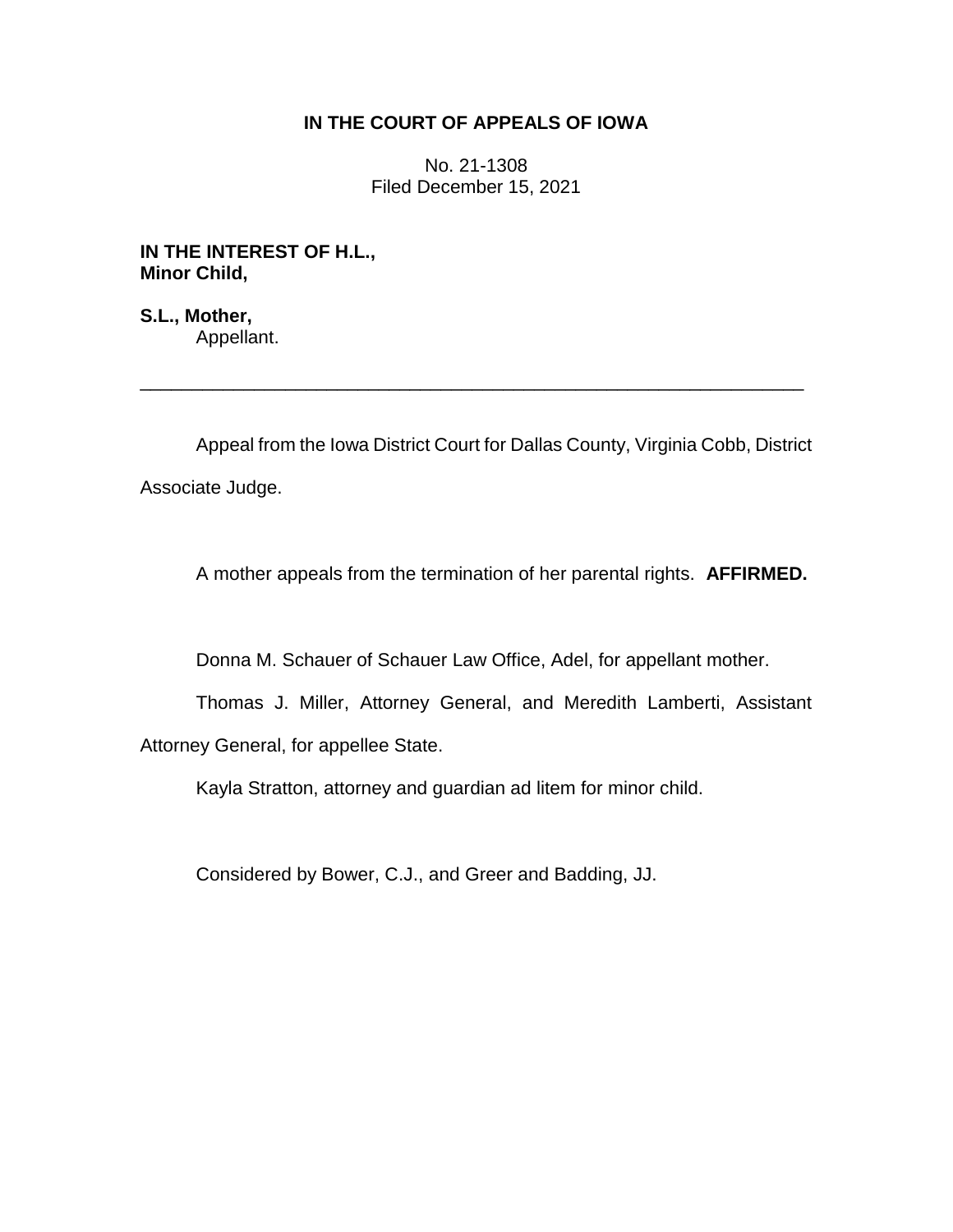## **GREER, Judge.**

The mother, S.L., appeals from the termination of her parental rights to her child, H.L., <sup>1</sup> born in 2018. On appeal, she first contests the grounds for termination. Likewise, S.L. argues that the State did not make reasonable efforts to reunite her and H.L. Finally, she contends that the juvenile court erred by not considering statutory factors under Iowa Code section 232.116(3) (2021) that would avoid termination and argues for a guardianship to be established in lieu of termination. **Background facts and prior proceedings.**

The Iowa Department of Human Services (DHS) became involved with H.L. in February 2020 when it was discovered that his mother was using methamphetamine. H.L. was originally placed with his maternal grandfather, but he was removed from that home in May after it was discovered that the grandfather had outstanding warrants related to methamphetamine. Eventually, H.L. was placed with his maternal aunt, who had guardianship of three of S.L.'s older children<sup>2</sup> and lives just over an hour from S.L. A contested adjudication occurred in July, but the mother did not attend. After that hearing, H.L. was adjudicated a child in need of assistance.

S.L. has a history of drug use. She entered residential treatment in October 2020, but left after two days. In December, a contested disposition hearing was held, but S.L. did not attend and her whereabouts were unknown. To her credit, she tried treatment again in January 2021 but again left against recommendation—

 $\overline{a}$ 

 $1$  J.L., H.L.'s father, also had his parental rights terminated in the proceedings. He does not appeal.

<sup>&</sup>lt;sup>2</sup> These older children were ages ten and older.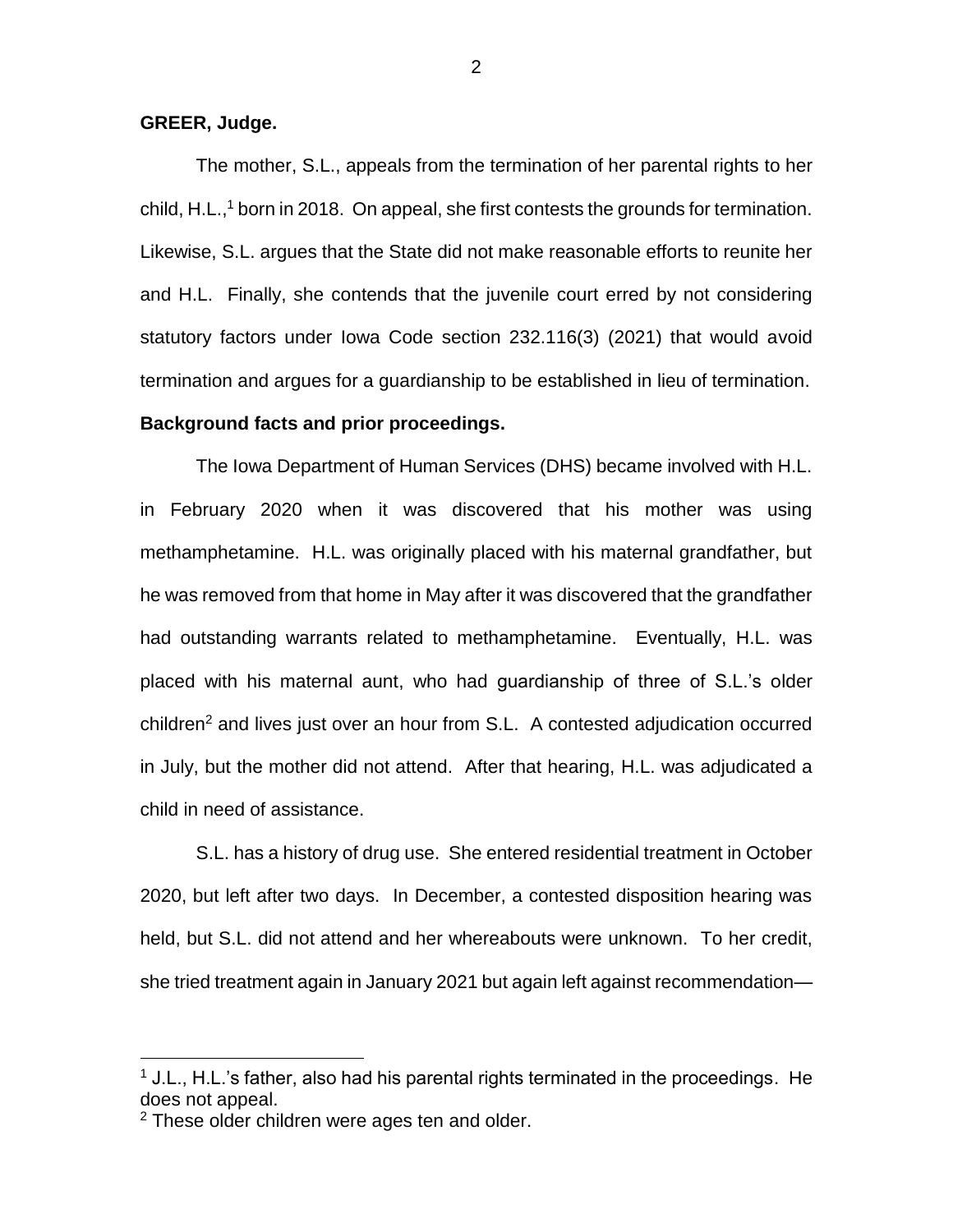this time after two months. $3$  S.L. had another child in April 2021; this child's umbilical cord came back positive for methamphetamine, amphetamines, and tetrahydrocannabinol (THC). As recently as June 2021, S.L. was not compliant with drug testing.

DHS had concerns outside of S.L.'s drug use. One was S.L.'s housing. At the time of the termination hearing, she was either living in her van in Des Moines or with her father who had already been deemed an unsafe placement for H.L. And, not long before the termination hearing, S.L. and her paramour were arrested for assault with a dangerous weapon. S.L. was given probation while her paramour was incarcerated. S.L.'s past criminal history included a number of drug charges, probation violations, and a charge for being a felon in possession of a firearm.

A termination and permanency hearing was held over two days. On the first day of trial in July 2021, the DHS caseworker testified that S.L. attended approximately six visits with H.L. during the fifteen-month duration of the case. The Family Centered Services (FCS) provider testified that while H.L. recognizes his parents, it is unclear that there is a bond between them. S.L.'s communication was sporadic with months passing between interactions. S.L. did not testify on her own behalf, though she asked that the court put H.L. under a guardianship with a family member to give S.L. more time to turn the situation around.

In the second day of testimony held in August 2021, S.L. decided she wanted to testify. For the first time, S.L. alerted the juvenile court that she had not

 $\overline{a}$ 

 $3$  S.L. testified she left treatment because her insurance was not going to cover her time there and she was unaware that state assistance might be available.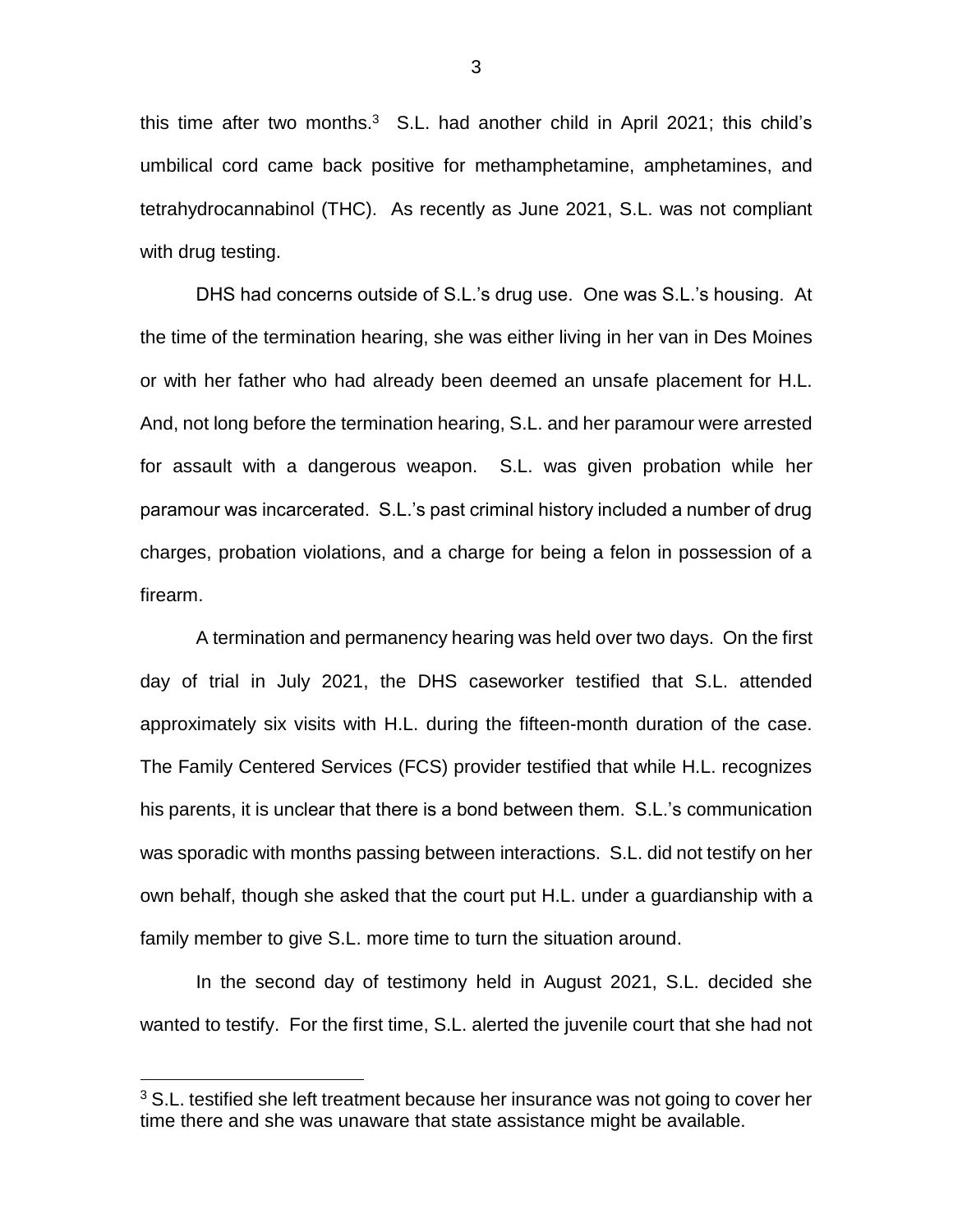been afforded proper services. S.L. did not have a driver's license and struggled to get transportation to visits with H.L.—the child was living an hour drive from Des Moines and a half hour from S.L.'s father's house. Though she had been given gas cards, she argued they were not appropriate help as she could not drive herself.<sup>4</sup> Her newborn child had been placed in Des Moines and, with the more convenient location, she had been far more successful in participating in visits. S.L. also testified that the suggested housing options willing to accept someone with a felony record were outdated and not helpful. She further told the court that she had recently completed a new substance-abuse evaluation, had been put on a waitlist for mental-health counseling, and had attended three out of six visits since the court's previous hearing. This time, she asked the court to place H.L. back with his grandfather to give her more time.

The juvenile court terminated S.L.'s parental rights on September 1, 2021. S.L. timely appealed.

### **Analysis**

 $\overline{a}$ 

When considering a termination of parental rights, our standard of review is de novo. *See In re P.L.*, 778 N.W.2d 33, 40 (Iowa 2010). We give weight to, though are not bound by, the juvenile court's findings of fact, particularly toward the credibility of witnesses. *In re D.W.*, 791 N.W.2d 703, 706 (Iowa 2010). Here, S.L.'s parental rights were terminated under Iowa Code section 232.116(1)(b) and

<sup>&</sup>lt;sup>4</sup> At the first day of trial, DHS providers testified that they had been transporting the child's father to visits. S.L. testified that this option was not offered to her.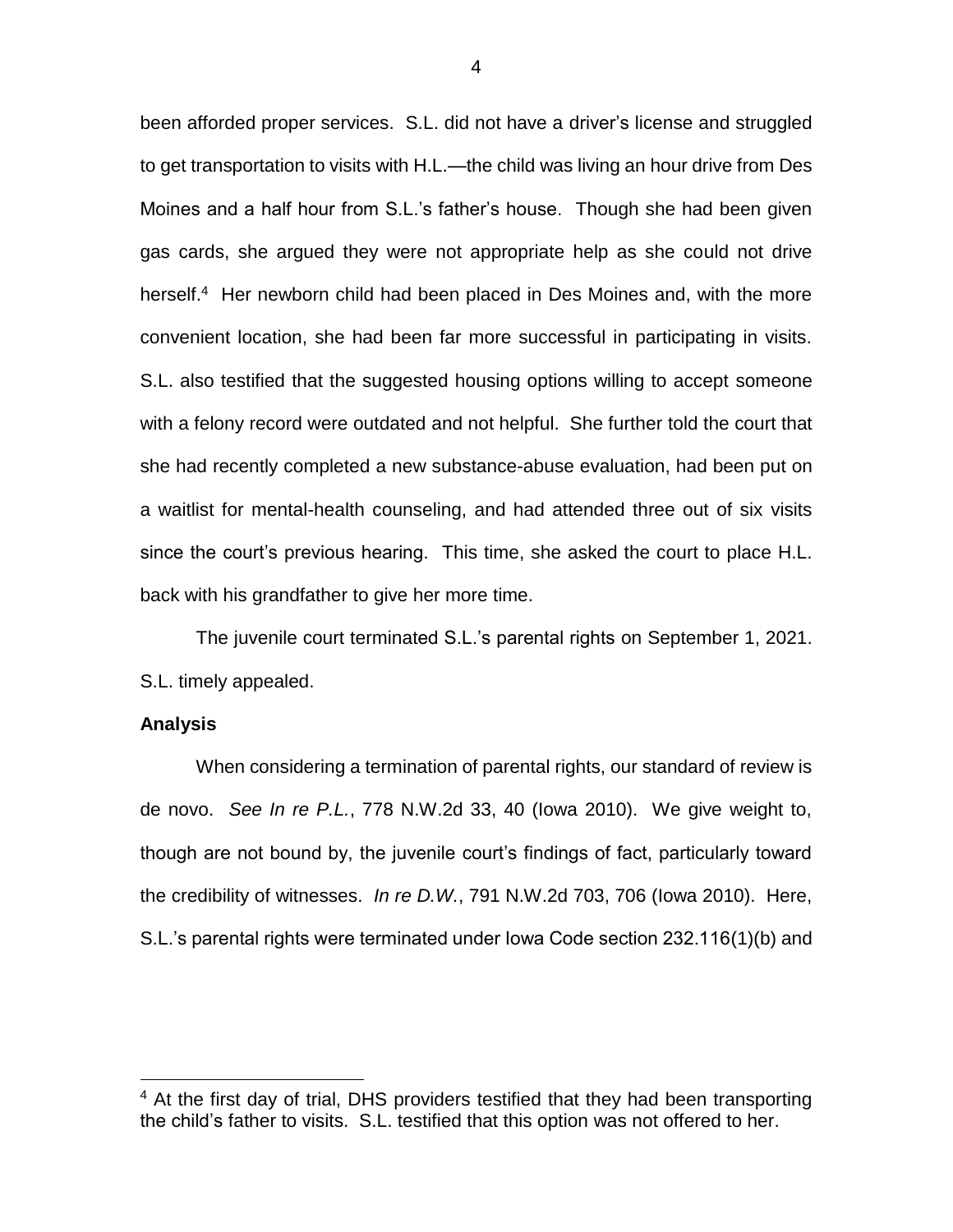(e)  $(2021).<sup>5</sup>$  We do not need to address both grounds for termination because "[w]hen the juvenile court terminates parental rights on more than one statutory ground, we may affirm the juvenile court's order on any ground we find supported by the record." *In re A.B.*, 815 N.W.2d 764, 774 (Iowa 2012). We engage in a three-step process. *See P.L.*, 778 N.W.2d at 39. First, we examine if a ground for termination exists under section 232.116(1). *Id.* Because we find S.L. did not make a genuine effort to maintain significant and meaningful contact with the child, the State proved by clear and convincing evidence termination was warranted under section 232.116(1)(e). Yet on appeal, rather than address the substantive elements of this ground, S.L.'s contentions take a "failure to provide reasonable effort" turn to explain why the child could not be returned to her. *See In re C.B.*,

 $\overline{a}$ 

 $5$  To terminate the mother's parental rights under lowa Code section 232.116(1)(b), the State must show by clear and convincing evidence "that the child has been abandoned or deserted."

To terminate the mother's parental rights under Iowa Code section 232.116(1)(e), the State must show by clear and convincing evidence that all of the following have occurred:

<sup>(1)</sup> The child has been adjudicated a child in need of assistance pursuant to section 232.96.

<sup>(2)</sup> The child has been removed from the physical custody of the child's parents for a period of at least six consecutive months.

<sup>(3)</sup> There is clear and convincing evidence that the parents have not maintained significant and meaningful contact with the child during the previous six consecutive months and have made no reasonable efforts to resume care of the child despite being given the opportunity to do so. For the purposes of this subparagraph, "significant and meaningful contact" includes but is not limited to the affirmative assumption by the parents of the duties encompassed by the role of being a parent. This affirmative duty, in addition to financial obligations, requires continued interest in the child, a genuine effort to complete the responsibilities prescribed in the case permanency plan, a genuine effort to maintain communication with the child, and requires that the parents establish and maintain a place of importance in the child's life.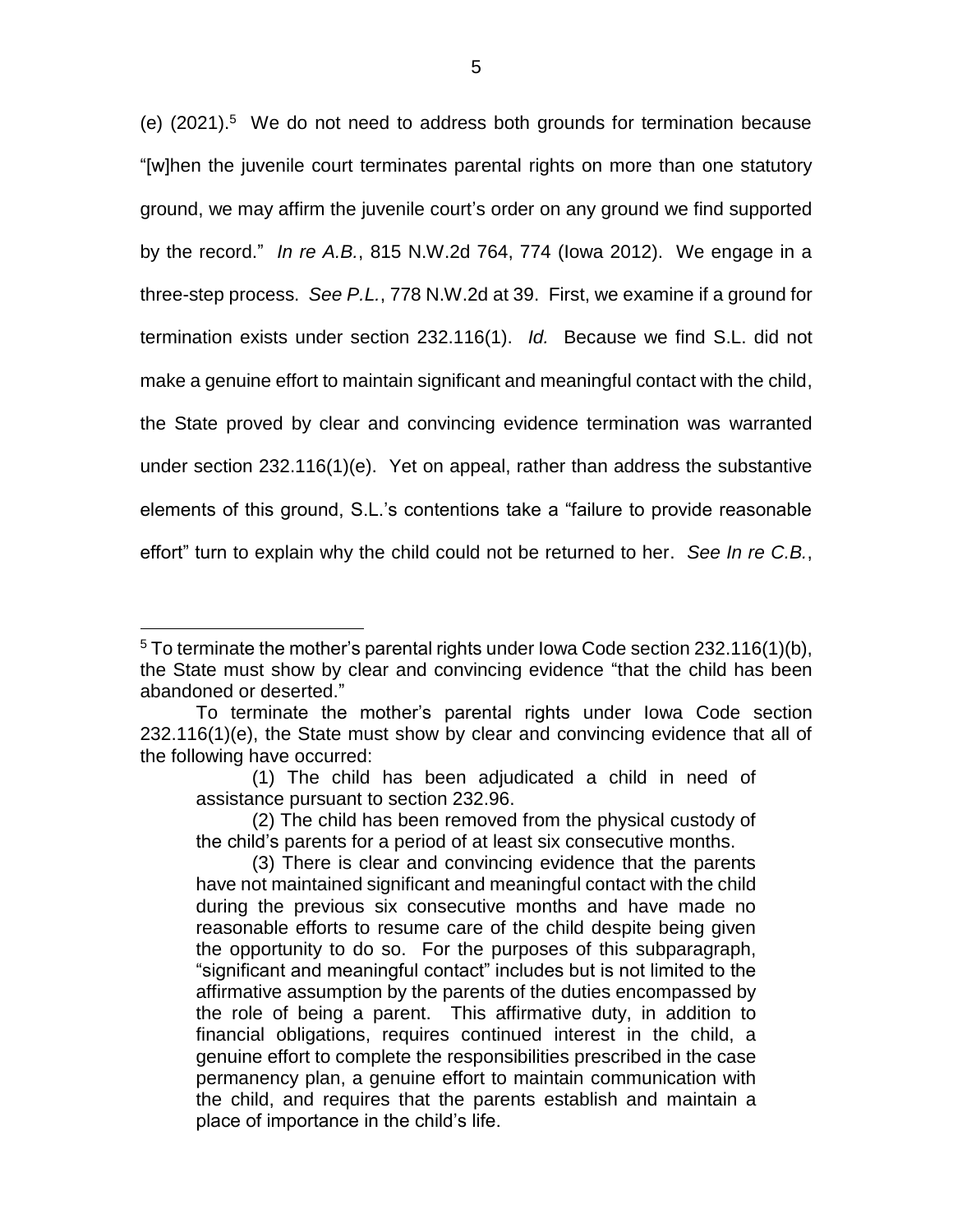611 N.W.2d 489, 493 (Iowa 2000) ("[T]he reasonable efforts requirement is not viewed as a strict substantive requirement of termination. Instead, the scope of the efforts by DHS to reunify the parent and child after removal impacts the burden of proving those elements of termination which require reunification efforts."). As for her claim the State failed to make reasonable efforts to reunite the family, the mother failed to preserve the issue for appeal as she did not object to any lack of services until the termination proceeding. *See In re L.M.*, 904 N.W.2d 835, 839– 40 (Iowa 2017) ("[P]arents have a responsibility to object when they claim the nature or extent of services is inadequate."); *see also In re C.H.*, 652 N.W.2d 144, 148 (Iowa 2002) ("In general, if a parent fails to request other services at the proper time, the parent waives the issue and may not later challenge it at the termination proceeding. . . . [V]oicing complaints regarding the adequacy of services to a social worker is not sufficient. A parent must inform the juvenile court of such challenge."). Though S.L. attests that she made her concerns known to DHS and FCS workers, she did not raise them to the court's attention until the terminationof-parental-rights hearing. As such, the issue is considered waived.

Based on the record before us, S.L. neither made reasonable efforts to resume care of the child nor maintained significant and meaningful contact with H.L. At the core, S.L. never made progress defeating her addictions. She started but left substance-abuse treatment programs and, at the time of the termination hearing, had yet to complete a program. There was no extended proven period of sobriety for the mother. In like manner, S.L. failed to address or engage in mentalhealth treatment. And even more, the mother demonstrated a lack of commitment to the child by failing to maintain visits or contact.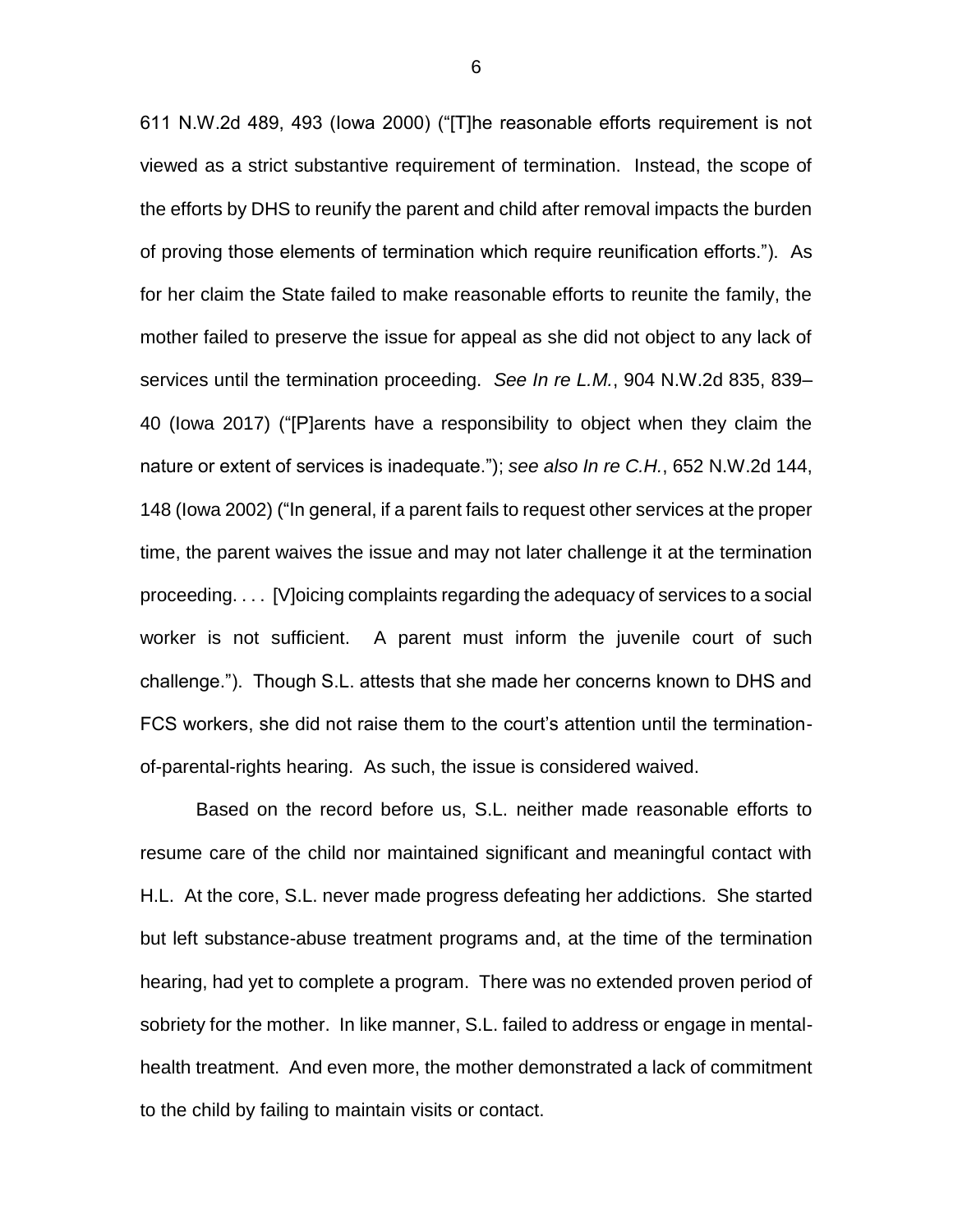Generally, step two of the process is to consider whether termination of parental rights is in the best interest of the child. *See* Iowa Code § 232.116(2) ("[T]he court shall give primary consideration to the child's safety, to the best placement for long-term nurturing of the child, and to the physical, mental, and emotional condition and needs of the child."). But here, we find S.L. failed to develop a legal argument disputing that loss of her rights is in H.L.'s best interests, so we need not specifically address it. *See* Iowa R. App. P. 6.903(g)(3); *see also P.L.*, 778 N.W.2d at 40.

In the third step of our termination analysis, we consider if there are permissive exceptions to termination that might apply. *See P.L.*, 778 N.W.2d at 39. S.L. asserts the court erred in not considering the statutory factors listed in Iowa Code section 232.116(3), which give the court discretion to not terminate. Here, the two factors S.L. points to are section 232.116(3)(c), which allows the court to forego termination if the bond between parent and child is so strong that to terminate would be detrimental to the child, and section 232.116(3)(a), which is implicated if the child is placed in the legal custody of a relative. "'The factors weighing against termination in section 232.116(3) are permissive, not mandatory,' and the court may use its discretion, 'based on the unique circumstances of each case and the best interests of the child, whether to apply the factors in this section to save the parent-child relationship.'" *In re A.M.*, 843 N.W.2d 100, 113 (Iowa 2014) (citation omitted).

In its order for termination, the court found "there [was] no evidence that termination would be detrimental to the child due to the closeness of the parentchild relationship." On our de novo review, we agree. S.L. has been largely absent

7